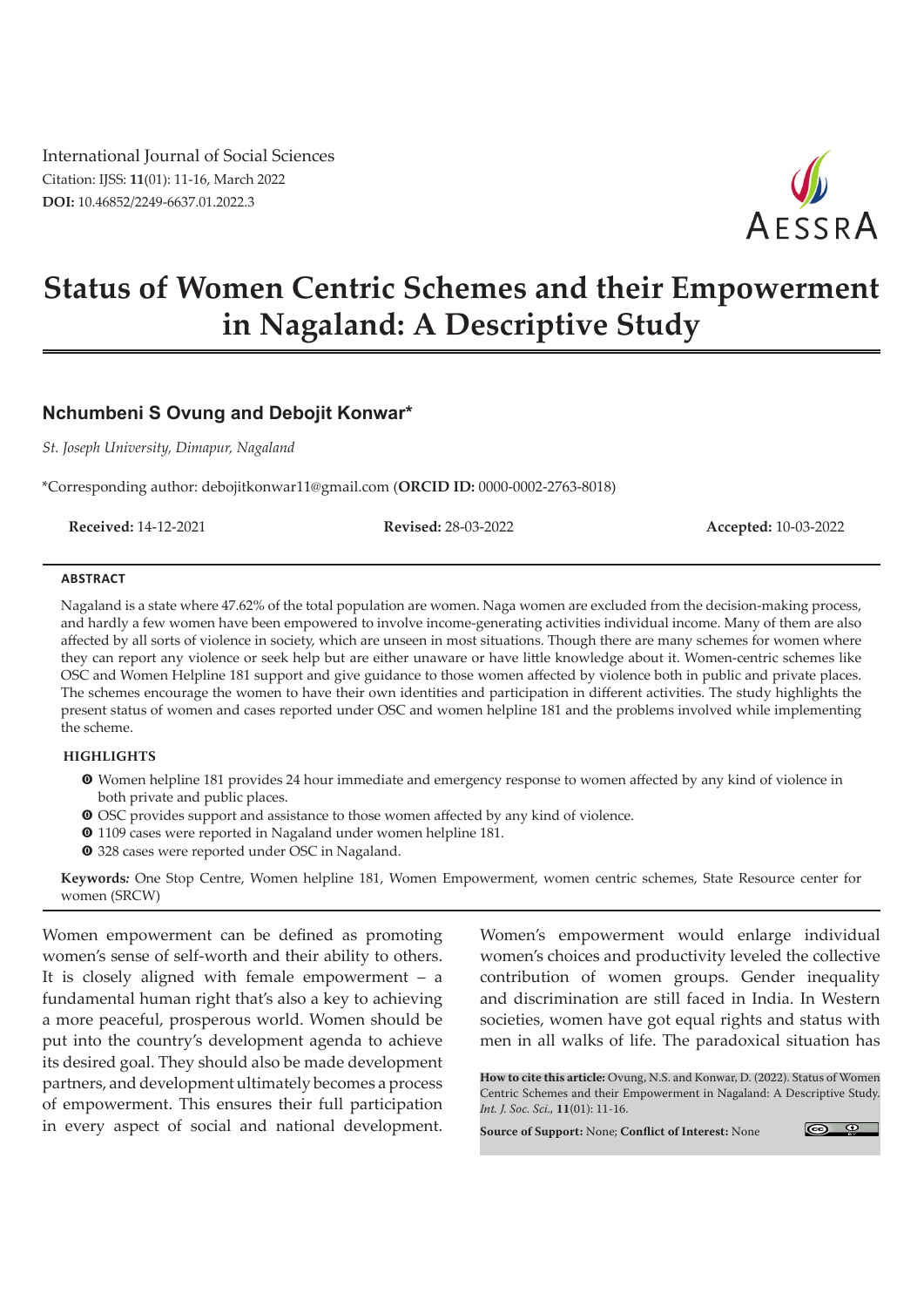**Covung and Konwar** 

such that she was sometimes concerned as Goddess and merely as a slave.

The status of women in Nagaland is much better than the women in mainland India. In Naga society, women are equal partners and bread earners. The women in Naga society have accomplished literacy, health care, sex ratio, and entrepreneur development. Womenspecific problems will also disappear gradually only if the economic independence of our women is ensured. Though the Naga women have accomplished so much, it still lacks in many other fields like decision making, political intervention, property inheritance, etc. Nagaland Government has introduced different schemes for the upliftment of women, such as *Mahila Shakti Kendra*, *Beti Bachao Beti Padhao, Sakhi*, OSC, 181 women helpline, etc. The study highlights the present status of women and their involvement in centric schemes like the Women helpline and OSC through a descriptive study in Nagaland.

#### **LITERATURE REVIEW**

- Dr. Rashmi Rani Agnihotri H.R & Dr. Malipatil, K.S (2017), in their article "A study on women empowerment schemes in India" studied the importance of women empowerment in India and the different schemes initiated by the government of India towards women empowerment.
- Nisha Pandey (2019) in her article "Impact analysis of welfare schemes of women's empowerment: concerning RMK, STEP, AND E-HAAT," examines the perspective of women who are getting benefitted through various government schemes implemented in assistance with non-governmental organizations.
- Longkumer, M. & Jha, K.K. (2014), in their article, "women empowerment through SGH's characteristics and levels," conducted their study in Medziphema rural development block under Dimapur district of Nagaland. The study revealed characteristic features of women's empowerment which was evident in an increase in income level, improvement in skills and knowledge, and increased capacity to meet daily household expenses.

#### **Statement of the Problem**

Women empowerment is a fundamental approach to transforming power relations for women. Though women are given equal rights and opportunities, we can still see that women face problems in their daily lives. Empowering women is essential to the health, social, economic, and development of families of a country. Empowering girls is also the key to economic growth, political stability, and social transformation. Womencentric schemes & programs is essential as it enables the women to be independent, make use of their potential to the fullest, participate in decision making, and safeguard themselves from any violence.

#### **Objectives**

- 1. To study the different women centric schemes for women empowerment in Nagaland.
- 2. To study the problems while implementing the women-centric schemes.

#### **Research Methodology**

The study is descriptive and based on secondary sources. The study focused on two different womencentric schemes i.e. Women's Helpline 181 and One Stop Centre/ *Sakhi* (OSC).

#### **RESULTS AND DISCUSSION**

The National Mission for Empowerment of Women, an initiative of the Government of India, was launched on 8th March 2010. The purpose of the Mission is to empower women, who constitute 48% of the population of the country, socially and economically so that they become an integral part of the Nation Building Process. Promoting all round empowerment of women, including physical, mental, social, economic, and political development, would be the ultimate aim of the mission. To enable the National Mission to achieve its goal, State Mission Authority (SMA) has been envisaged as an Institutional mechanism set up at the State Level under the Chairmanship of the Chief Minister with the Ministers of the participating departments as Members.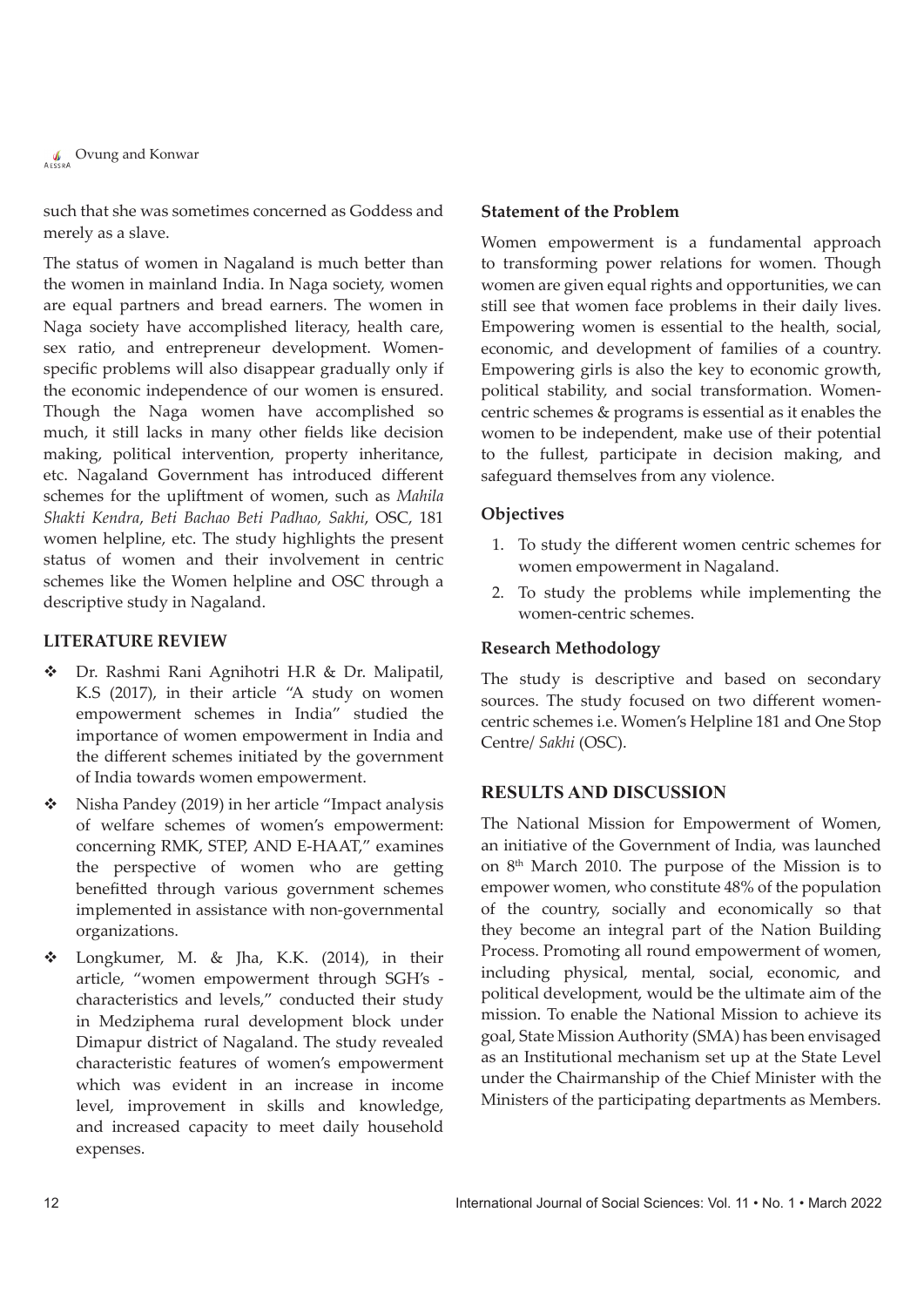The State Resource Centre for Women will provide institutional support to operate the activities of the mission in the State. The State Resource Centre for Women (SCRW) works towards strengthening to promoting the empowerment of women, gender equality, and gender justice through inter sectoral convergence of schemes and programs of the government impacting women, forging synergy amongst various stakeholders and creating an enabling environment conducive to social change.

The Social Welfare Department is the nodal department in Nagaland, and it is established under the aegis of the Nagaland State Social Welfare Board. The Chief Minister heads the State Mission Authority as the chairperson, and the State Coordination Committee is headed by the Chief Secretary. At the district level, the District Task Force is set up under the chairpersonship of the Deputy Commissioner.

#### **Women's Helpline 181**

The SRCW has been appointed as the nodal agency to implement the universalization of the Women Helpline Scheme (181) in the state. This scheme intends to provide 24-hour immediate and emergency response to women affected by violence, both in public and private spheres, by linking them to the appropriate agencies, such as – the OSC, Police, Hospital/ Ambulance, Legal Services Authority, Childline, etc. WHL also provides information on women-related schemes and programs in the State.

| Table 1: 181 Nagaland case data (June 2016- March 2021) |  |  |  |
|---------------------------------------------------------|--|--|--|
|---------------------------------------------------------|--|--|--|

| Sl. No | <b>Types of Cases</b>              | <b>Total</b>  |
|--------|------------------------------------|---------------|
| 1      | <b>Distress</b>                    | 7             |
| 2      | Support/Assistance                 | 45            |
| 3      | Cheating/Fraud                     | 6             |
| 4      | Abuse/Harassment                   | 13            |
| 5      | Domestic Violence                  | 40            |
| 6      | Cybercrime and Obscene phone calls | 36            |
|        | Sexual Harassment at work place    | 1             |
| 8      | Physical/ Sexual Abuse             | $\mathcal{P}$ |
| 9      | Molestation                        | 2             |
| 10     | Rape & Murder                      | 8             |
|        |                                    |               |

|    | Total                                             | 1109          |
|----|---------------------------------------------------|---------------|
|    | related                                           |               |
|    | schemes/ programme/ laws/ covid 19                |               |
| 19 | Information on Government Related                 | 884           |
| 18 | Physical Abuse                                    | 5             |
| 17 | Psychological Assistance/ Guidance/<br>Counseling | 38            |
| 16 | Kidnapping                                        | 1             |
|    | Trafficking                                       |               |
| 15 |                                                   | 1             |
| 14 | Child Custody                                     | 1             |
| 13 | Rescue                                            | 7             |
| 12 | Mischief/Blackmail/Threaten                       | $\mathcal{P}$ |
| 11 | Missing                                           | 10            |
|    |                                                   |               |

**Source:** *Department of Social Welfare, Nagaland.*

Table 1 represents the 181 total no of cases reported in Nagaland from the year June 2016- March 2021. From the data it is observed that different types of cases were reported under 181 women's helpline. Trafficking, sexual harassment, kidnapping, and child custody are the lowest case reported from the year 2016-2020. 884 cases were reported for seeking information regarding women-centric schemes/ programs & laws were reported, which is the highest case reported. Women affected by any kind of violence are rescued, and then guidance, counseling, and support are given.

### **One Stop Centre/** *Sakhi* **(OSC)**

OSC is established in 11 districts of Nagaland. The objective of OSC is to provide integrated support and assistance to women affected by violence, both in private and public spaces, under one roof and to facilitate immediate, emergency, and non-emergency access to a range of services to fight against any form of violence against women. WHL-181 is integrated with One Stop Centres.

Table 2 represents the state-wise details of OSC's in India. A total of 116 OSC's were approved, but only 80 are operational in North East India. A total of  $\bar{z}$  18,790,379, was released in the year 2016-2017,  $\bar{\tau}$  23,348,947 in the year 2017-2018 and  $\bar{\tau}$  314,835,696 were released in the year 2018-2019. Nagaland has 11 operational OSC's. In Nagaland  $\bar{z}$  55, 41, 679 were released in the year 2016-2017, ₹80, 41, 940 in the year 2017-2018 and ₹4, 54, 87, 024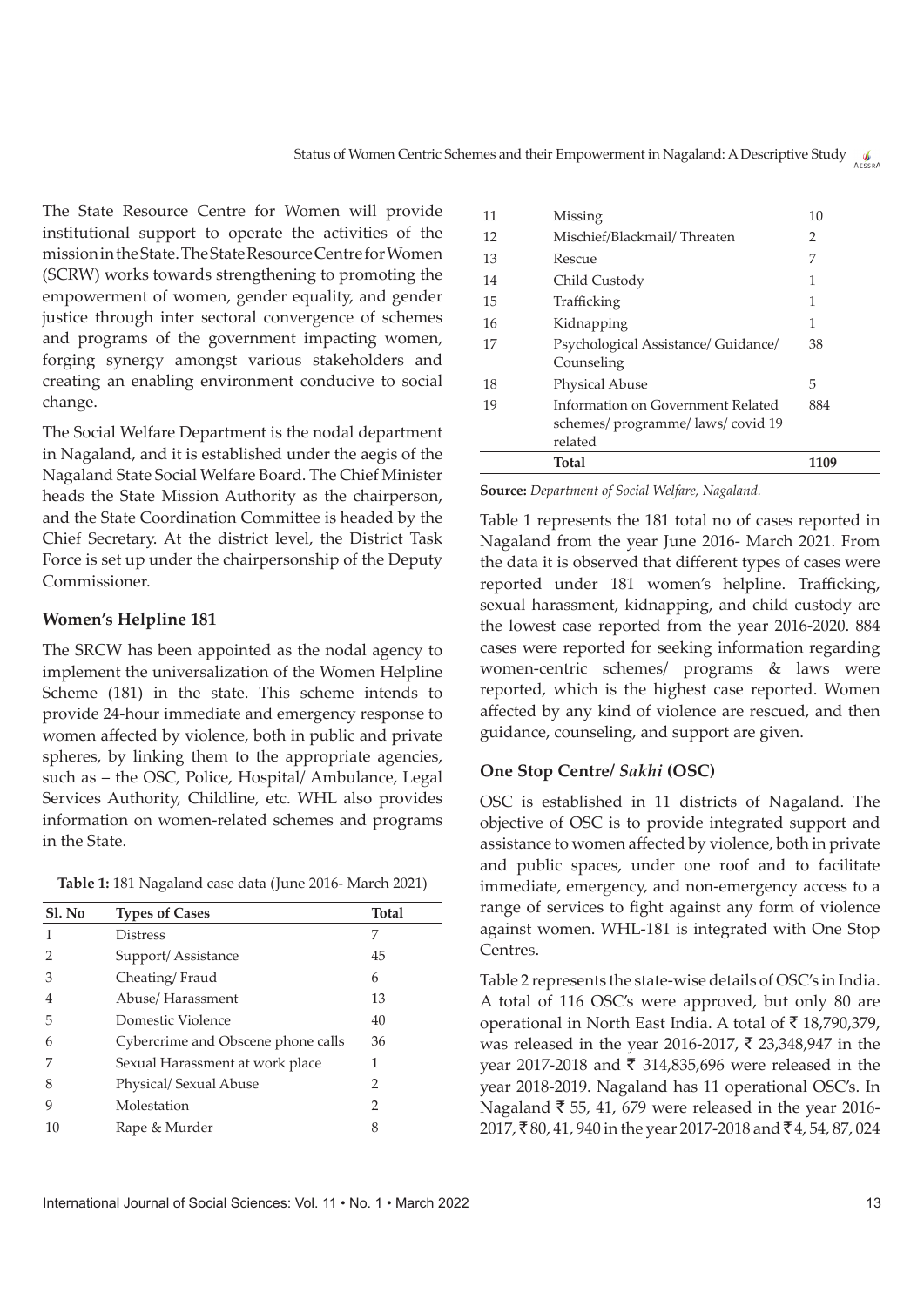# **COVUNG and Konwar**

| Sl. | State/UTs         | Number of OSCs | Number of               | Year Wise Fund released (In $\bar{\tau}$ ) |            |             |  |
|-----|-------------------|----------------|-------------------------|--------------------------------------------|------------|-------------|--|
| No. |                   | Approved       | <b>Operational OSCs</b> | 2016-17                                    | 2017-18    | 2018-19     |  |
| 1   | Arunachal Pradesh | 25             | 13                      | 28,41,450                                  | 53,19,517  | 7,82,02,084 |  |
| 2   | Assam             | 33             | 31                      | 75,65,800                                  | $\theta$   | 7,86,95,087 |  |
| 3   | Manipur           | 16             |                         |                                            | $\Omega$   | 3,57,22,445 |  |
| 4   | Meghalaya         | 11             | 11                      | 28,41,450                                  | 7,75,391   | 1,86,39,947 |  |
| 5   | Mizoram           | 8              |                         |                                            | 61,40,951  | 2,72,64,535 |  |
| 6   | Nagaland          | 11             | 11                      | 55,41,679                                  | 80,41,940  | 4,54,87,024 |  |
| 7   | Sikkim            | 4              |                         |                                            | 30,71,148  | 39,23,225   |  |
| 8   | Tripura           | 8              |                         |                                            | $\Omega$   | 2,69,01,349 |  |
|     | <b>Total</b>      | 116            | 80                      | 18,790,379                                 | 23,348,947 | 314,835,696 |  |

#### **Table 2:** North East State wise details of approved OSC's, operational OSCs, and year wise fund (2016-2019) in India

**Source***: Ministry of Women & Child Development 2019.*

| Table 3: Reported Cases of OSC (June 2016- March 2020) |  |  |
|--------------------------------------------------------|--|--|
|--------------------------------------------------------|--|--|

| Districts & date<br>of inception of Year<br><b>OSC</b> |                 | Domestic<br><b>Violence</b>   | Rape                     | <b>Sexual</b><br>offence | <b>Trafficking</b> | Child<br>sexual<br>abuse | Missing/<br>Abduction<br>/ run away | Cyber<br>crime            | Abandoned/<br>distress<br>women | Others Total             |                  |
|--------------------------------------------------------|-----------------|-------------------------------|--------------------------|--------------------------|--------------------|--------------------------|-------------------------------------|---------------------------|---------------------------------|--------------------------|------------------|
| Dimapur                                                | 2016            | 5                             | -                        | $\overline{\phantom{0}}$ |                    |                          | 7                                   |                           | —                               |                          | 12               |
| 23/06/2016                                             | 2017            | 11                            | $\mathbf{1}$             |                          | $\mathbf{1}$       |                          | 8                                   | $\mathbf{1}$              | $\overline{2}$                  | $\mathbf{1}$             | 25               |
|                                                        | 2018            | 18                            | $\overline{2}$           | $\overline{2}$           | 20                 |                          | 7                                   | $\mathbf{1}$              | 12                              | 8                        | 70               |
|                                                        | $2019 - 2020$   | 14                            | $\mathbf{1}$             | 2                        | $\overline{2}$     | —                        | 20                                  | $\ensuremath{\mathsf{3}}$ | 21                              | 3                        | 66               |
| Kohima                                                 | 2016            |                               | -                        |                          |                    | -                        | $\overline{2}$                      |                           |                                 |                          | $\overline{2}$   |
| 26/11/2016                                             | 2017            | 7                             | $\mathbf{1}$             | 1                        |                    |                          | $\overline{2}$                      | 3                         | 5                               | 1                        | 20               |
|                                                        | 2018            | 4                             | $\overline{2}$           | $\mathbf{1}$             | 1                  |                          | $\overline{2}$                      |                           | 3                               | 6                        | 19               |
|                                                        | $2019 - 2020$ 2 |                               | -                        |                          |                    |                          | 1                                   |                           | 7                               | 4                        | 14               |
| Kiphire                                                | 2019            |                               | —                        | -                        |                    |                          |                                     |                           |                                 |                          | $\mathbf{0}$     |
| 8/03/2019                                              | 2020            | $\overbrace{\phantom{12333}}$ |                          | 1                        |                    | $\qquad \qquad$          | —                                   | $\overline{\phantom{0}}$  | $\mathbf{1}$                    | 5                        | 7                |
| Longleng                                               | 2019            | $\equiv$                      | $\overline{\phantom{0}}$ | $\overline{\phantom{0}}$ |                    | $\overline{\phantom{0}}$ | $\overline{\phantom{a}}$            | $\overline{\phantom{0}}$  | $\overline{\phantom{0}}$        |                          | $\overline{0}$   |
| 8/03/2019                                              | 2020            | 5                             | $\overline{\phantom{0}}$ |                          |                    |                          |                                     |                           | $\overline{2}$                  |                          | 7                |
| Mokokchung                                             | 2019            | —                             | —                        | -                        |                    |                          |                                     | -                         |                                 |                          | $\boldsymbol{0}$ |
| 8/03/2019                                              | 2020            | $\overline{4}$                | -                        | -                        |                    | $\overline{\phantom{0}}$ | —                                   | $\mathbf{1}$              | $\mathbf{1}$                    |                          | 6                |
| Mon                                                    | 2019            | $\overline{\phantom{0}}$      | —                        | $\overline{\phantom{0}}$ |                    | $\overline{\phantom{0}}$ | $\overline{\phantom{m}}$            | —                         |                                 | $\overline{\phantom{0}}$ | $\Omega$         |
| 8/03/2019                                              | 2020            | $\overline{2}$                | ÷                        | -                        |                    |                          | $\mathbf{1}$                        | $\mathbf{1}$              | -                               |                          | $\overline{4}$   |
| Peren                                                  | 2019            | $\overline{\phantom{0}}$      | $\overline{\phantom{0}}$ | -                        |                    | —                        | $\overline{\phantom{0}}$            |                           | $\overline{\phantom{0}}$        |                          | $\overline{0}$   |
| 8/03/2019                                              | 2020            | 6                             | —                        | -                        |                    | $\overline{\phantom{0}}$ |                                     | —                         | $\mathbf{1}$                    |                          | 7                |
| Phek                                                   | 2019            | $\overline{\phantom{0}}$      | $\overline{\phantom{0}}$ | $\overline{\phantom{0}}$ |                    | $\overline{\phantom{0}}$ | $\overline{\phantom{0}}$            | —                         | $\overline{\phantom{0}}$        | $\overline{\phantom{0}}$ | $\mathbf{0}$     |
| 8/03/2019                                              | 2020            | 17                            | $\mathbf{1}$             | 1                        |                    |                          | 2                                   | $\overline{\phantom{0}}$  | 10                              | 3                        | 34               |
| Tuensang                                               | 2019            | $\overline{\phantom{0}}$      | $\mathbf{1}$             | $\overline{\phantom{0}}$ |                    | $\qquad \qquad$          | —                                   | -                         | -                               |                          | $\mathbf{1}$     |
| 8/03/2019                                              | 2020            | —                             | $\mathbf{1}$             | 1                        |                    | $\mathbf{1}$             | 2                                   | $\mathbf{1}$              | 3                               | $\mathbf{1}$             | 10               |
| Wokha                                                  | 2019            | $\overline{\phantom{0}}$      |                          | -                        |                    |                          |                                     |                           |                                 |                          | $\mathbf{0}$     |
| 8/03/2019                                              | 2020            | $\sqrt{2}$                    | $\mathbf{1}$             | $\qquad \qquad -$        | -                  | $\overline{\phantom{0}}$ | 7                                   | $\mathbf{1}$              | 6                               | —                        | 17               |
| Zunheboto                                              | 2019            | $\mathbf{1}$                  | $\mathbf{1}$             |                          |                    |                          |                                     |                           |                                 |                          | $\mathbf{0}$     |
| 8/03/2019                                              | 2020            | 2                             |                          |                          |                    |                          | 2                                   | $\mathbf{1}$              |                                 |                          | 5                |
| Total of 11<br>district                                |                 | 100                           | 12                       | 9                        | 24                 | $\mathbf{1}$             | 63                                  | 13                        | 74                              | 32                       | 328              |

**Source:** *Impression- Annual Report 2019-2020.*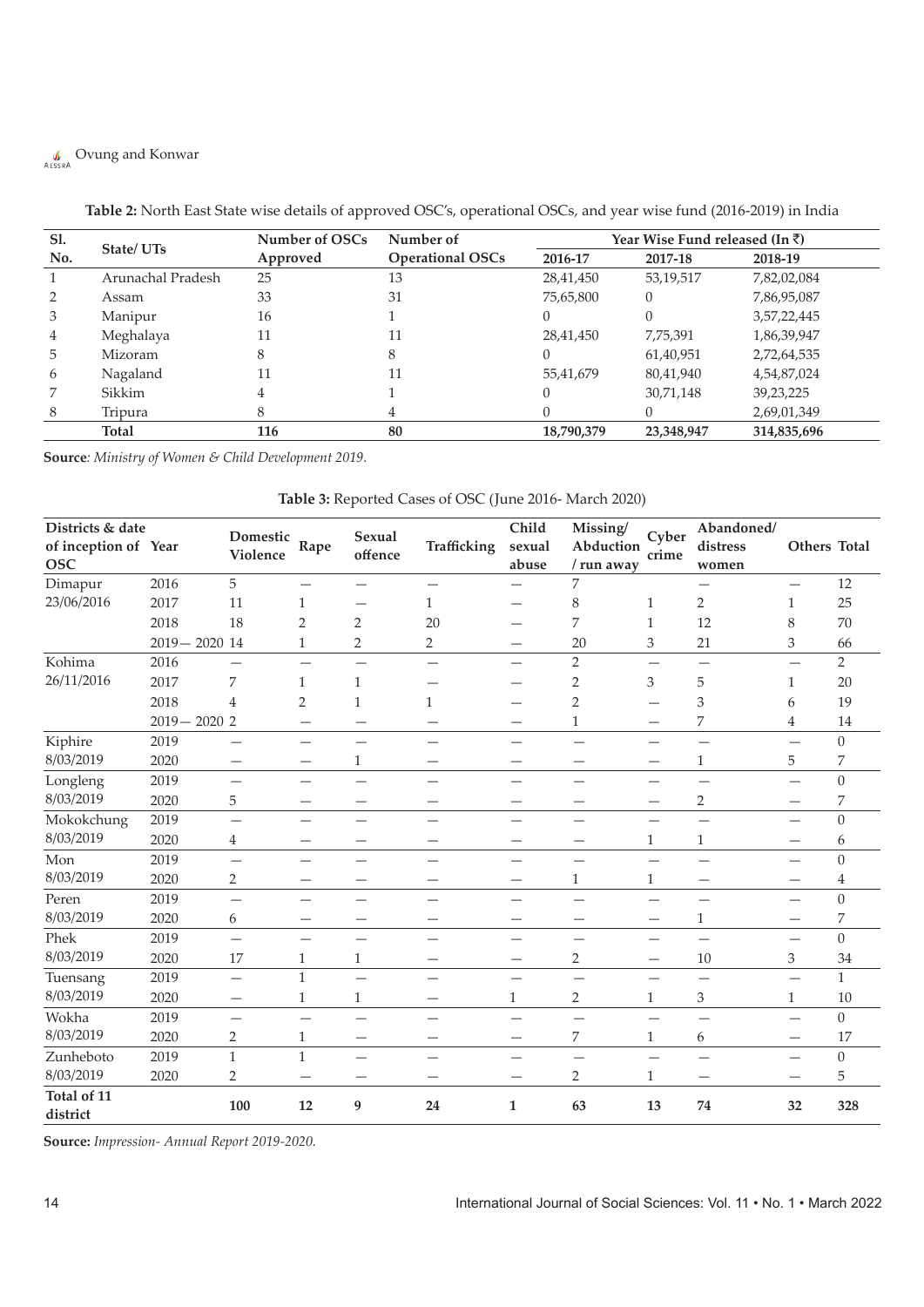in the year 2018-2019. The funds were used in organizing awareness programs, giving shelter, counseling, and training so that they could create income.

Table 3 shows the reported case of OSC in 11 districts. OSC was first established in Dimapur in Nagaland on 23<sup>rd</sup> June 2016, followed by Kohima on 26<sup>th</sup> November 2016. The other 9 districts i.e., Kiphire, Longleng, Mokokchung, Mon, Peren, Phek, Tuensang, Wokha, and Zunheboto were established on 8<sup>th</sup> March 2019. A total of 328 cases were reported from all the 11 districts of Nagaland. During the year 2018-2019, 18 cases of domestic violence and 20 cases of trafficking were reported from Dimapur, which are the highest case reported among the 11 districts of Nagaland. In 2019- 2020, 20 cases of missing/abduction/runaway and 21 cases of abandoned/ distressed women were reported from Dimapur, which is also the highest among all the 11 districts of Nagaland. Dimapur had the highest case reported in 2018-2019, i.e., a total of 70 cases. From the 11 districts, 100 cases were reported on domestic violence, which is the highest compared with other cases reported and the lowest in child abuse. Only one case of child abuse was reported from Tuensang in 2019-2020, and it is the only case of child abuse from the 11 districts of Nagaland.

### **Problems**

The -centric schemes have been progressing over time, but it still faces some complexity while implementing them. Some of the problems faced during the implementation of schemes in Nagaland are as follows:

- 1. Misuse of funds and corruption is one of the reasons why there is a problem in implementing schemes in Nagaland.
- 2. No transparency in the budget allocation creates a problem in implementing the schemes.
- 3. Various awareness programs and campaigns are organized it still fail to cover the backward areas and people living below the poverty line. There is still a lack of awareness among the backward areas.
- 4. Poor infrastructure is also one of the reasons why different schemes and programs cannot be

implemented in a particular village or block. It also lacks awareness about the schemes and programs because of poor infrastructure

- 5. Though schemes provide broader guidelines yet at the district level, planning is required for implementing the schemes taking various parameters into account. At times, backward areas are ignored, and the benefits of the schemes do not reach the required area.
- 6. Most schemes don't have any practical evaluation or feedback mechanism from the target group, so the scope of improvements gets closed.

## **Findings**

- 1. A total of 1109 cases were reported under Women Helpline 181 from June 2016 to March 2021. It provides 24-hour immediate and emergency response to women affected by any kind of violence in both private and public places.
- 2. 328 cases were reported from all the 11 districts of Nagaland under One Stop Centre (OSC)/ Sakhi. OSC provides support and assistance to those women affected by any kind of violence. WHL-181 is integrated with one stop center.
- 3. The women-centric schemes such as Women Helpline 181 and OSC have been established in 11 districts of Nagaland i.e., Mon. Tuensang, Zunheboto, Kohima, Dimapur, Peren, Phek, Longleng, Wokha, Mokokchung and Kiphire. Many awareness programs and training were organized under different schemes in all the 11 districts of Nagaland.
- 4. Though the schemes are implemented in all the districts, some drawbacks are faced implementing the schemes, such as corruption, planning, poor infrastructure, etc.

## **CONCLUSION**

The women-centric schemes have helped some women either by rescuing them from different violence or by helping them in establishing their enterprises. There are so many success stories that we get to hear from women who seek help from the women-centric schemes